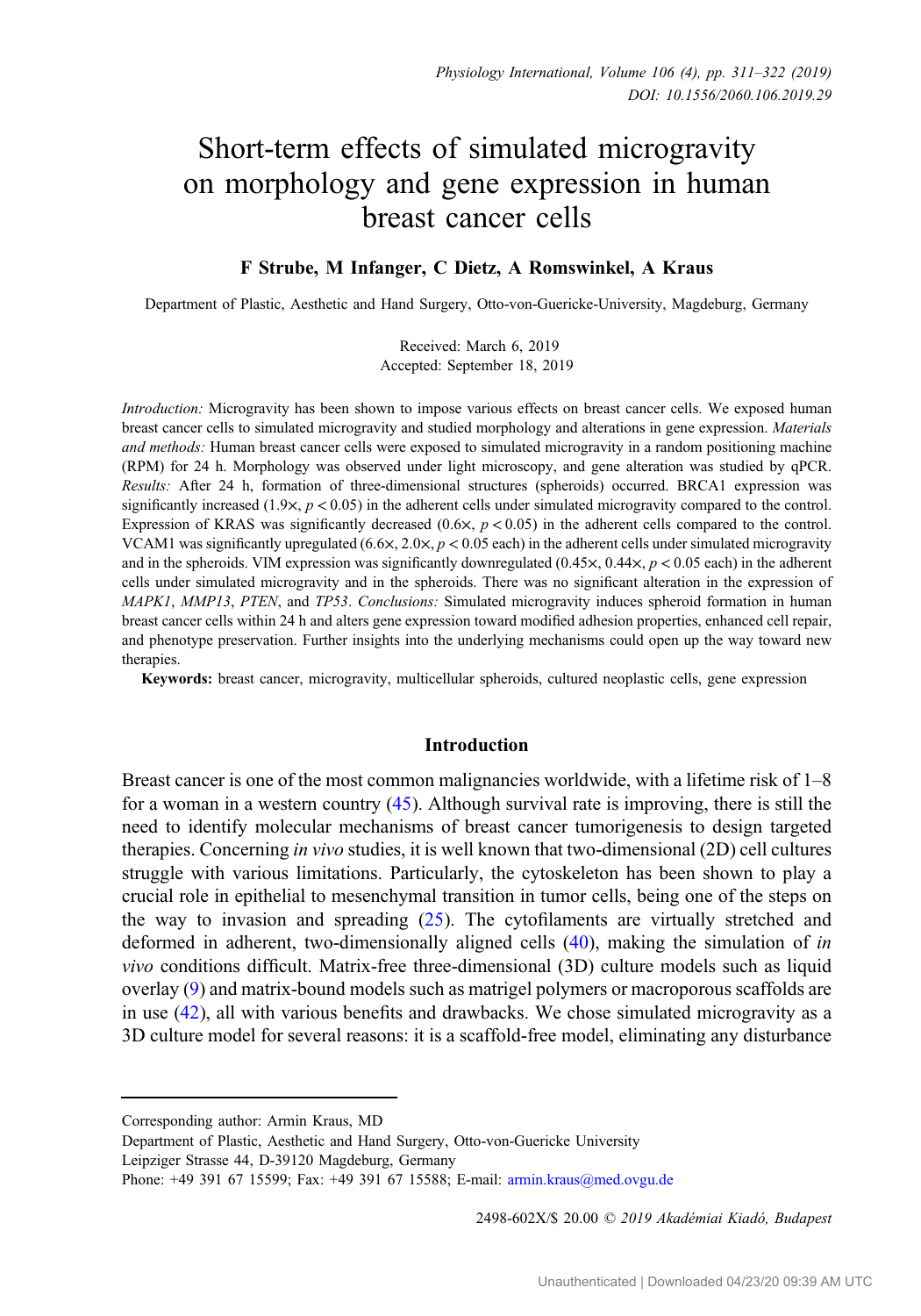of cell function and morphology by the shape and material of the scaffold. Second, it could give some hints on tumor behavior during future space flights, as good correlation of cellular effects between simulated microgravity on earth and conditions during spaceflights has been reported [\(13,](#page-9-0) [24\)](#page-10-0). Several studies have shown the importance of simulated microgravity experiments in tumor research. Several tumor cell lines have shown significant alterations in their properties, including proliferation, apoptosis, and migration [\(6](#page-9-0)). Thyroid cancer cells have been shown to be transformed into a less malignant phenotype. The authors conclude that identification of the responsible cellular mechanisms may be beneficial in the development of new therapies ([18](#page-9-0)). Drug and therapy testing is another valuable application of simulated microgravity in tumor research. Sensitivity to cytostatic agents  $(36)$  $(36)$  as well as toward radiation  $(11)$  has been shown to increase under simulated microgravity. As a reaction to simulated microgravity, detachment from the culture surface and formation of 3D aggregates, so called spheroids, have been reported for thyroid cancer cells [\(41\)](#page-10-0), chondrocytes ([2\)](#page-9-0), and tenocytes ([17](#page-9-0)). In particular, for breast cancer cells, changes in cell migration and adhesion  $(21, 28)$  $(21, 28)$  $(21, 28)$ , altered reaction to oxidative stress ([47\)](#page-11-0), and alteration in the cytoskeleton arrangement as well as in the expression of genes of the vascular endothelial growth factor pathway have been reported ([16\)](#page-9-0).

In this study, we aimed at evaluating the expression of genes related to invasion and adhesion as well as to tumor promotion and suppression. We particularly focused on medium-term effects after 24 h of simulated microgravity exposure.

#### Materials and Methods

#### Cell culture

Human breast cancer cells (adenocarcinoma, ATCC no. CRL-2351) as cultured neoplastic cells were obtained from ATCC© (Wesel, Germany). The cell line is estrogen receptor negative and overexpresses the Her2/neu oncogene. Cells were first expanded under 2D conditions in T125 flasks (Sarstedt, Newton, USA) until cell number was sufficient for the experiments. Ham's F12-media (Gibco, Germany) was used supplemented with 5% fetal calf serum (Biochrom AG, Berlin, Germany). An amount of 1% penicillin/streptomycin (Biochrom, Germany) was added to prevent infection. Medium was changed three times a week. For the experiments,  $1 \times 10^6$  cells were counted by hemocytometer and added to  $n = 6$  T125 flasks for the experimental group in the random positioning machine (RPM) and to the same number of flasks for the control group under 1g conditions.

## Random positioning machine (RPM)

The RPM (developed by University of Applied Sciences, Northwestern Switzerland) was run with a commercially available incubator at 37 °C and 5%  $CO<sub>2</sub>$ . Angular velocity was 60°/sin a random walk manner. The method was intensively investigated and published earlier [\(43](#page-10-0)). Six T125 cm flasks were attached to the operating platform as much in the center as possible, and samples were rotated for 24 h. Static, non-rotated controls were exposed to the same environmental conditions nearby the device.

#### Phase contrast microscopy

Phase contrast microscopy was performed for visual observation of the viability and morphology of the cells and for the detection of potential spheroids. A Leica microscope (Leica Microsystems GmbH, Wetzlar, Germany) was used. Phtographs were taken with a Canon EOS 60D (Canon GmbH, Krefeld, Germany). For taking the photographs, flasks were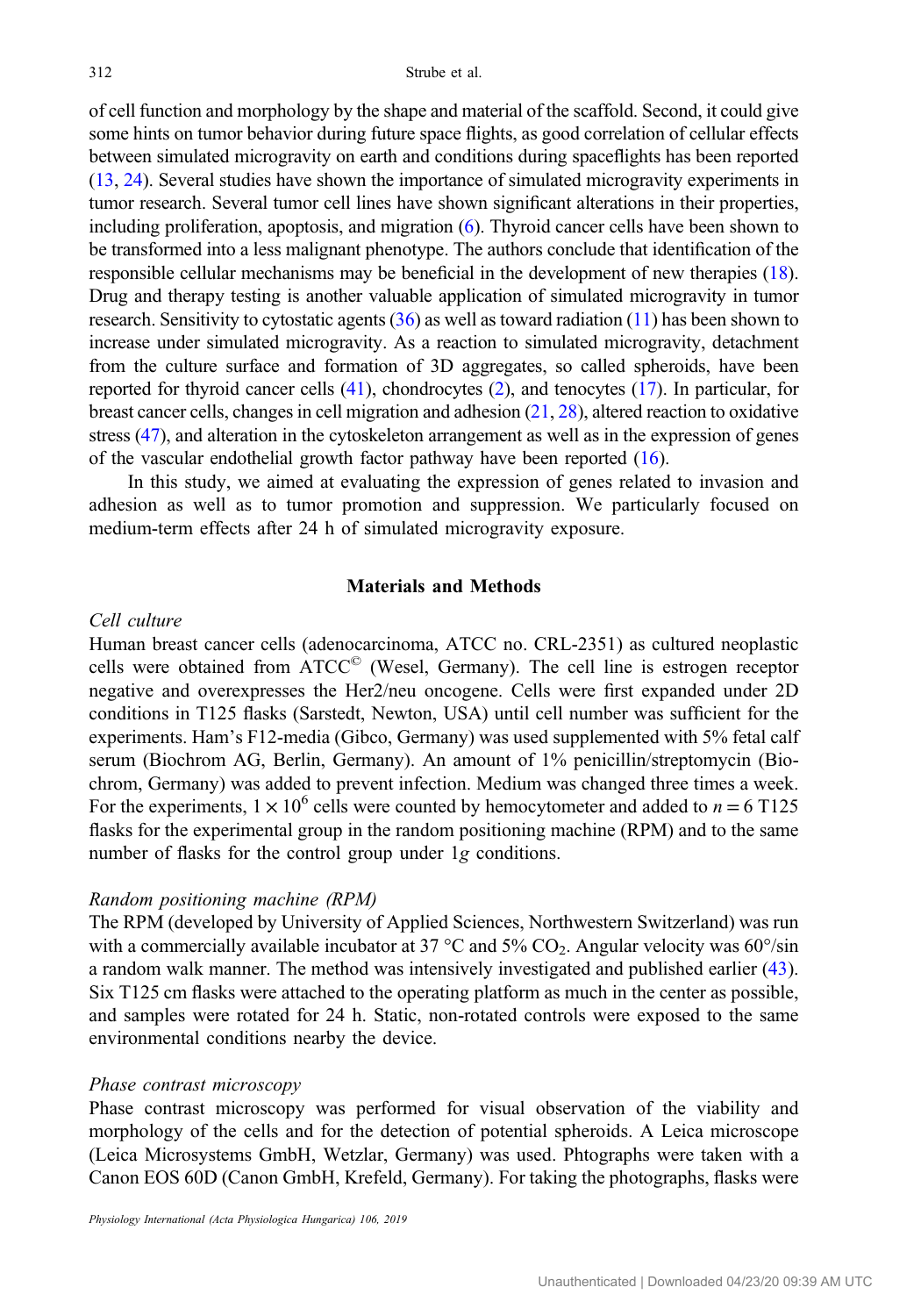taken out of the RPM and put under the microscope as quickly as possible. Images were focused on a level showing spheroids and adherent cells simultaneously to allow comparison.

#### Cell harvesting

In the control group and for the adherent cells in the experimental group, cells were detached from the culture plate surface by incubation with 0.025% trypsine (Sigma-Aldrich, Germany) in combination with mechanical detachment with a cell scraper (Sigma-Aldrich), in the same way as for cell passaging. Cell harvest of the spheroids was performed as described earlier by our group [\(16](#page-9-0)). Supernatant from the T125 flasks was collected by pipetting off the supernatant and subsequent centrifugation at  $300 \times g$  for 5 min in RNase-free tubes to collect the cell pellet.

## RNA isolation

After collection of the cell pellets as described above, RNA isolation and quantitative realtime polymerase chain reaction (qPCR) were performed according to routine protocols as indicated in the manufacturer's manual. RNA was isolated using the RNeasy $\mathscr{C}$  Kit (Qiagen, Hilden, Germany) following the manual's instructions. The pellet was lysed by adding 350 μl of the lysis buffer (RLT, Qiagen). Cell-inherent RNases were inactivated by adding 1% β-mercaptoethanol. The lysate was homogenized by vortexing for 1 min. It was then stabilized by adding 1 volume of 70% ethanol. After repeated centrifugation following the washing steps indicated in the manual, the RNA was eluted with 30 μl of RNase-free water. The RNA was quantified by means of photometry via the SpectraMax M2 device (Molecular Devices, CA, USA).

#### Reverse transcription

RNA concentration was determined by measuring the absorbance at 260 nm. Reverse transcription was performed using the First Strand cDNA Synthesis Kit (Thermo Scientific, Waltham, MA, USA) following the manufacturer's instructions; for each sample, an amount of 3 μg random hexamer primers and nuclease-free water were added to the total volume of 11 μl. To this mixture, reaction buffer, RNase inhibitor, oligonucleotides, and reverse transcriptase were added to the total volume of 20 μl. All steps were carried out on ice. The solution was incubated for 5 min at 25 °C, followed by 37 °C for 60 min. The reaction was terminated by incubation at 70 °C for 5 min. The cDNA solution was stored at −20 °C for less than 1 week before proceeding with the experiments.

## Quantitative real-time polymerase chain reaction (qPCR)

The qPCR was utilized to determine the expression levels of target genes, shown in Table [I,](#page-3-0) using the SYBR® Green PCR Master Mix (Applied Biosystems, Darmstadt, Germany) and the 7500 Fast Real-Time PCR System (Applied Biosystems). An amount of 10 μl master mix, 1 μl of forward and reverse primers each at a concentration of 400 nM and 1–8 μl of cDNA and RNase-free water, dependent on the input amount of RNA, were added. The following cycling steps were performed after activation of uracil-DNA Glycolase (50 °C for 2 min) and DNA polymerase (95 °C for 2 min): 95 °C for 15 s, and 60 °C for 1 min (40 cycles). Specific amplification was confirmed by dissociation curves. cDNA-selective primers were identified from the Harvard primer database ([https://pga.mgh.harvard.edu/primerbank\)](https://pga.mgh.harvard.edu/primerbank) and were synthesized by TIB Molbiol (Berlin, Germany). All samples were measured in triplicate and normalized to the housekeeping gene 18S rRNA. Comparative CT  $(ΔΔCT)$  methods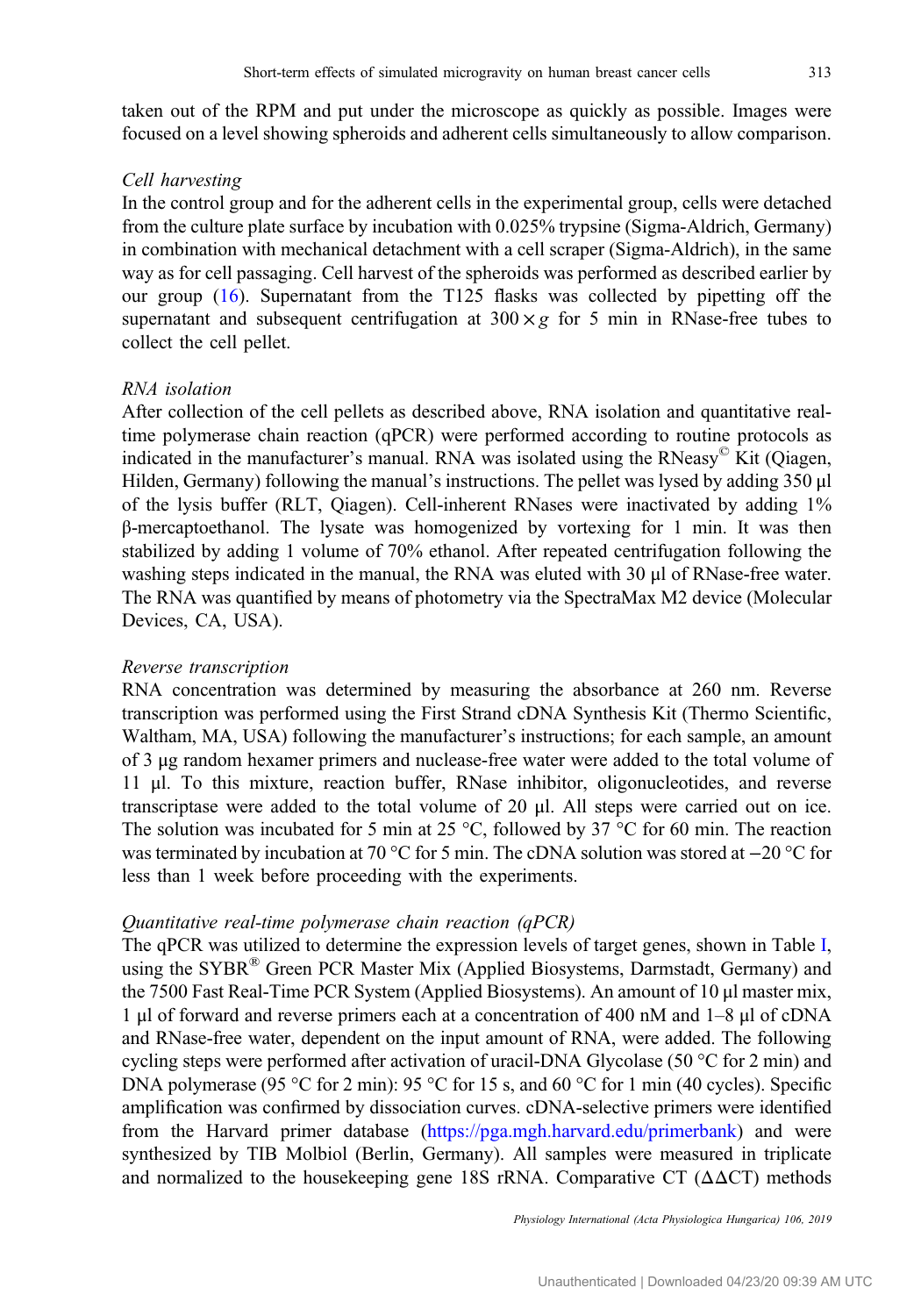Table I. Primers used for qPCR

<span id="page-3-0"></span>

| <b>Primer sequence</b>         | Gene             |
|--------------------------------|------------------|
| GCTCGTGGAAGATTTCGGTGT          | <b>BRCA1</b>     |
| <b>TCATCAATCACGGACGTATCATC</b> |                  |
| <b>TGTGTCTCATATCAGGTTGACGA</b> | <b>KRAS</b>      |
| CAAGAGTCGAGTGTGGTCTCA          |                  |
| GGGAAGATGGTCGTGATCCTT          | <b>VCAM1</b>     |
| <b>TCTGGGGTGGTCTCGATTTTA</b>   |                  |
| <b>GACGCCATCAACACCGAGTT</b>    | <b>VIM</b>       |
| CTTTGTCGTTGGTTAGCTGGT          |                  |
| <b>TACACCAACCTCTCGTACATCG</b>  | <b>MAPK1</b>     |
| CATGTCTGAAGCGCAGTAAGATT        |                  |
| <b>ACTGAGAGGCTCCGAGAAATG</b>   | MMP13            |
| GAACCCCGCATCTTGGCTT3'          |                  |
| <b>TGGATTCGACTTAGACTTGACCT</b> | <b>PTEN</b>      |
| GGTGGGTTATGGTCTTCAAAAGG        |                  |
| CAGCACATGACGGAGGTTGT           | TP <sub>53</sub> |
| <b>TCATCCAAATACTCCACACGC</b>   |                  |
| ATGGCGGCGTCTGTATTAAAC          | $18S$ $rRNA$     |
| AGAACCATATCGCTCCTGGTAT         |                  |

All sequences are given in 5′–3′ direction and were retrieved from the Harvard primer database ([https://pga.mgh.](https://pga.mgh.harvard.edu/primerbank/) [harvard.edu/primerbank/](https://pga.mgh.harvard.edu/primerbank/)). qPCR: quantitative real-time polymerase chain reaction

were used for relative quantification of transcription levels, with the control group set as 100%. Primer sequences were as indicated in Table I.

# Statistical analyses

All statistical analyses were performed using SPSS 21.0 (SPSS, Inc., Chicago, IL, USA, 2012). The data were analyzed using Mann–Whitney  $U$  test. The data were expressed as means  $\pm$  standard deviation (SD). Differences were considered significant at  $p < 0.05$ .

## Results

## Light microscopy

After 24 h, incipient detachment of the cells from the culture surface was observed, with incipient formation of multicellular spheroids containing 10–15 cells. Although some cells detached from the culture surface, others still remained adherent, with no macroscopically recognizable difference in shape or morphology compared to the control cells under 1g conditions (Fig.  $1A$ ). In the control group under 1g conditions, cells showed typical shape of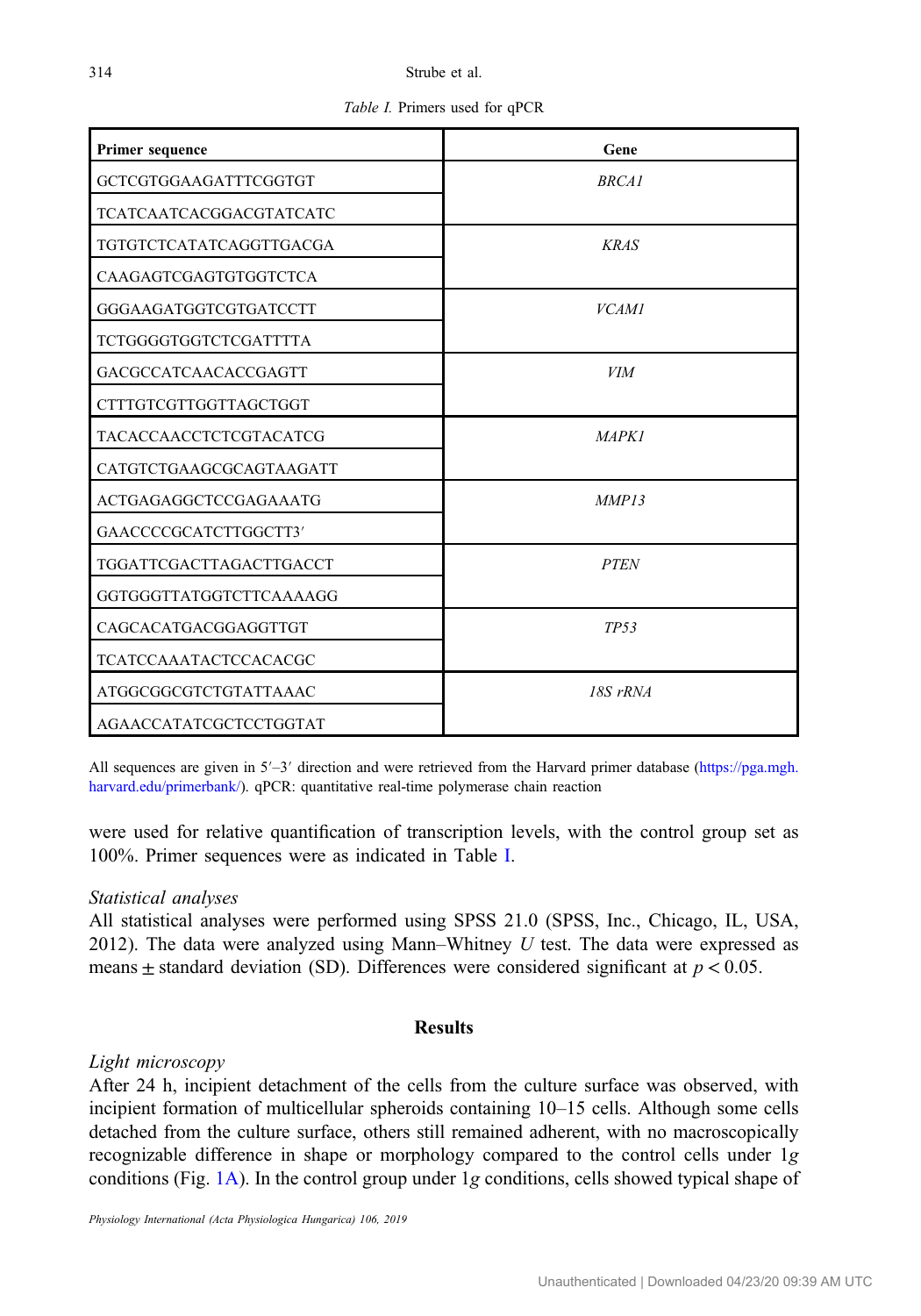<span id="page-4-0"></span>

Fig. 1. Phase contrast microscopy. (A) Incipient detachment of the cells from the culture surface and formation of spheroids under simulated microgravity. (B) Breast cancer cells attached to the culture surface under 1g conditions

cells attached to a culture surface with flat morphology with rectangular to hexagonal borders (Fig. 1B). All cells looked perfectly healthy, with lucent cytoplasm and round nuclei. Trypan blue staining revealed no difference in cell viability between cells under simulated microgravity and cells under 1g conditions (data not shown).

## Real-time PCR

BRCA1 expression was significantly increased  $(1.9 \times, p < 0.05)$  in the adherent cells under simulated microgravity compared to the 1g control, but showed no alteration in the spheroids (Fig. [2A](#page-5-0)). Expression of KRAS was significantly decreased in the adherent cells  $(0.6\times;$  $p < 0.05$ ) compared to the control. It was also slightly decreased in the spheroids, but the difference did not reach statistical significance (Fig. [2B\)](#page-5-0). VCAM-1 was significantly upregulated (6.6 $\times$  and 2.0 $\times$ ,  $p < 0.05$  each) both in the adherent cells under simulated microgravity and in the spheroids compared to the control (Fig. [2C](#page-5-0)). VIM expression was significantly downregulated (0.45 $\times$  and 0.44 $\times$ ,  $p < 0.05$  each) in the adherent cells under simulated microgravity and also in the spheroids compared to the control (Fig. [2D\)](#page-5-0). There was no significant alteration in the expression of *MAPK1*, *MMP13*, *PTEN*, and *TP53* for the adherent cells and for the spheroids compared to the 1g control (Fig. [2E](#page-5-0)–[I](#page-5-0)).

## Discussion

In this study, we exposed human breast cancer cells to simulated microgravity in an RPM for 24 h and observed various alterations in both morphology and gene expression. Detachment of the cells from the culture surface and formation of spheroids could be found. This is in accordance with the results of Kopp et al. [\(16](#page-9-0)), who observed incipient cell detachment of another cell line of breast cancer cells under microgravity after 16 h, with an increase in cluster size after 24 h and 5 days. The exact reasons for this phenomenon have not been fully elucidated to date, but Louis et al. previously suggested that some small GTPases of the Rho family that control several aspects of cell dynamics, such as vesicular transport and cytoskeleton turnover, might be the key in cell adaption to microgravity ([23,](#page-10-0) [37\)](#page-10-0). For cell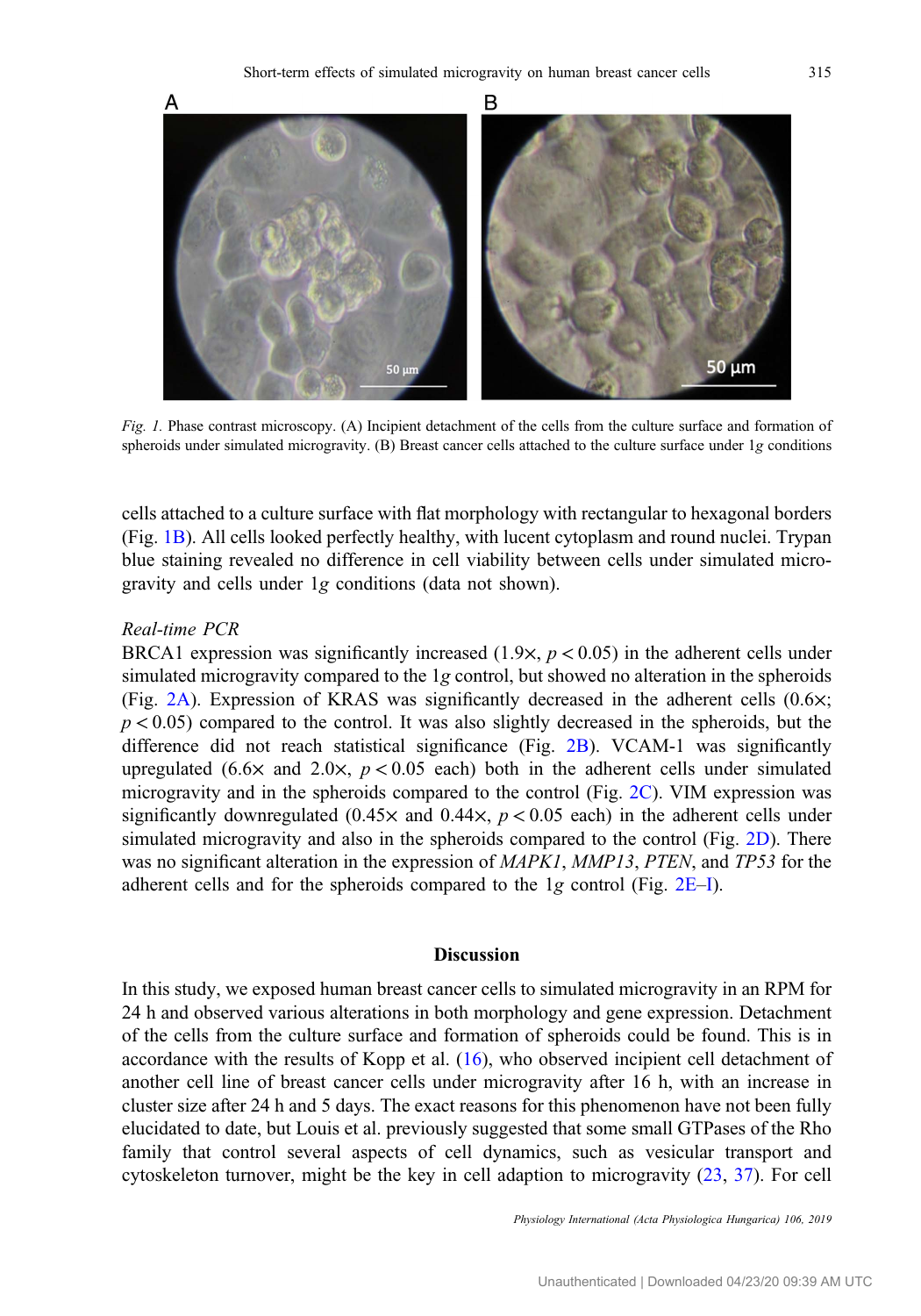<span id="page-5-0"></span>

Fig. 2. Analysis of genes of interest by qPCR. (a) BRCA1 expression was significantly increased  $(1.9 \times, p < 0.05)$  in the adherent cells under microgravity compared to the 1g control. (b) Expression of KRAS was significantly decreased in the adherent cells  $(0.6 \times, p < 0.05)$  compared to the control. (c) *VCAM1* was significantly upregulated (6.6 $\times$ , 2.0 $\times$ , p < 0.05 each) in the adherent cells under microgravity and in the spheroids compared to the control. (d) VIM expression was significantly downregulated (0.45 $\times$ , 0.44 $\times$ , p < 0.05 each) in the adherent cells under microgravity and in the spheroids compared to the control also. (e) No significant alteration of MAPK1 expression in the adherent cells under microgravity and in the spheroids compared to the 1g control. (f) No significant alteration of MMP13 expression in the adherent cells under microgravity and in the spheroids compared to the 1g control. (g) No significant alteration of PTEN expression in the adherent cells under microgravity and in the spheroids compared to the 1g control. (h) No significant alteration of  $p53$  expression in the adherent cells under microgravity and in the spheroids compared to the 1g control.  $**p* < 0.05$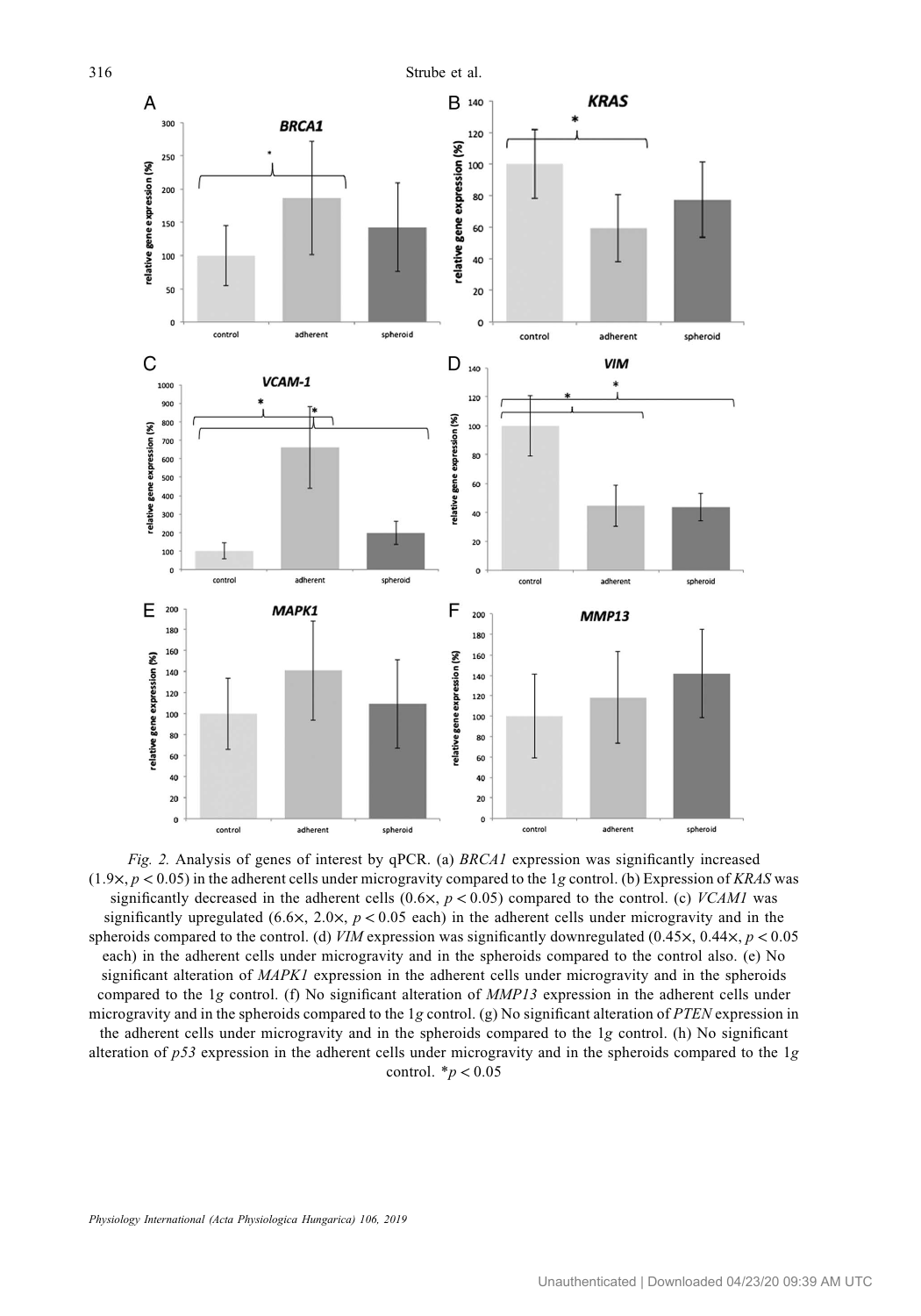

Fig. 2. (continued)

detachment and readherence in spheroids under simulated microgravity, two different mechanisms can be conceived. Either, single cells detach from the surface and reassamble to spheroids in the fluid medium, or, as already described  $(10)$  $(10)$ , cells may spread over each other on the culture plate to form little colonies, which detach as a whole after reaching a certain size. Further evaluation of this process might bring some insights into the mechanisms of metastasis formation. Concerning gene expression, we observed alterations for BRCA1, KRAS, VCAM1, and VIM. BRCA1 is known to act as an oncogene in the case of specific mutations ([7](#page-9-0)). However, the normal function of its gene product lies in the preservation of chromosome structure and in the repair of double-strand breaks [\(39](#page-10-0)), thereby providing genomic stability. It is an ubiquitin 3 ligase that, interacting with the RAD51 protein for this purpose, plays a major role in the repair of DNA double-strand breaks ([5\)](#page-9-0). During spaceflight experiments, BRCA1 showed significant upregulation in embryonal stem cells, similarly to other DNA repair genes ([4\)](#page-9-0). We observed significant upregulation of BRCA1 in the adherent cells, which could indicate pronounced repair mechanisms under simulated microgravity. As it was reported previously, simulated microgravity acts as a weak genotoxin that induces DNA double-strand breaks particularly in cells with impaired DNA repair mechanisms [\(22](#page-10-0)). This effect is most pronounced after short-term exposure (24 h), so that some adaption effects are postulated. KRAS is a proto-oncogene encoding for a small GTPase. In its wild-type state, KRAS promotes cell cycle progression and acts as a tumor suppressor ([14\)](#page-9-0). Interestingly, it was reported that survival of lung cancer cells is dependent on KRAS activation in 3D culture and in vivo, but not in 2D culture ([26](#page-10-0), [46\)](#page-11-0). We observed significant downregulation of KRAS in the adherent cells under simulated microgravity, but not in the spheroids. There may be several reasons for that, but a possible explanation is a transition of the cells toward a new equilibrium state with lower proliferation, but pronounced phenotype preservation and cell repair. VCAM-1 was more than sixfold upregulated in the adherent cells under simulated microgravity and twofold in the spheroids. It has been reported that VCAM-1 overexpression in breast cancer cells, by binding to its natural ligand α4β1integrin, is responsible for metastasis formation in the lung, bone, and brain [\(34](#page-10-0)).

Vimentin is a major component of the intermediate filaments, providing resistance against mechanical stress in virtually all cell types [\(31](#page-10-0)). Vimentin is another cytoskeleton protein of importance in the migration and invasion of breast cancer cells [\(15\)](#page-9-0). VIM expression was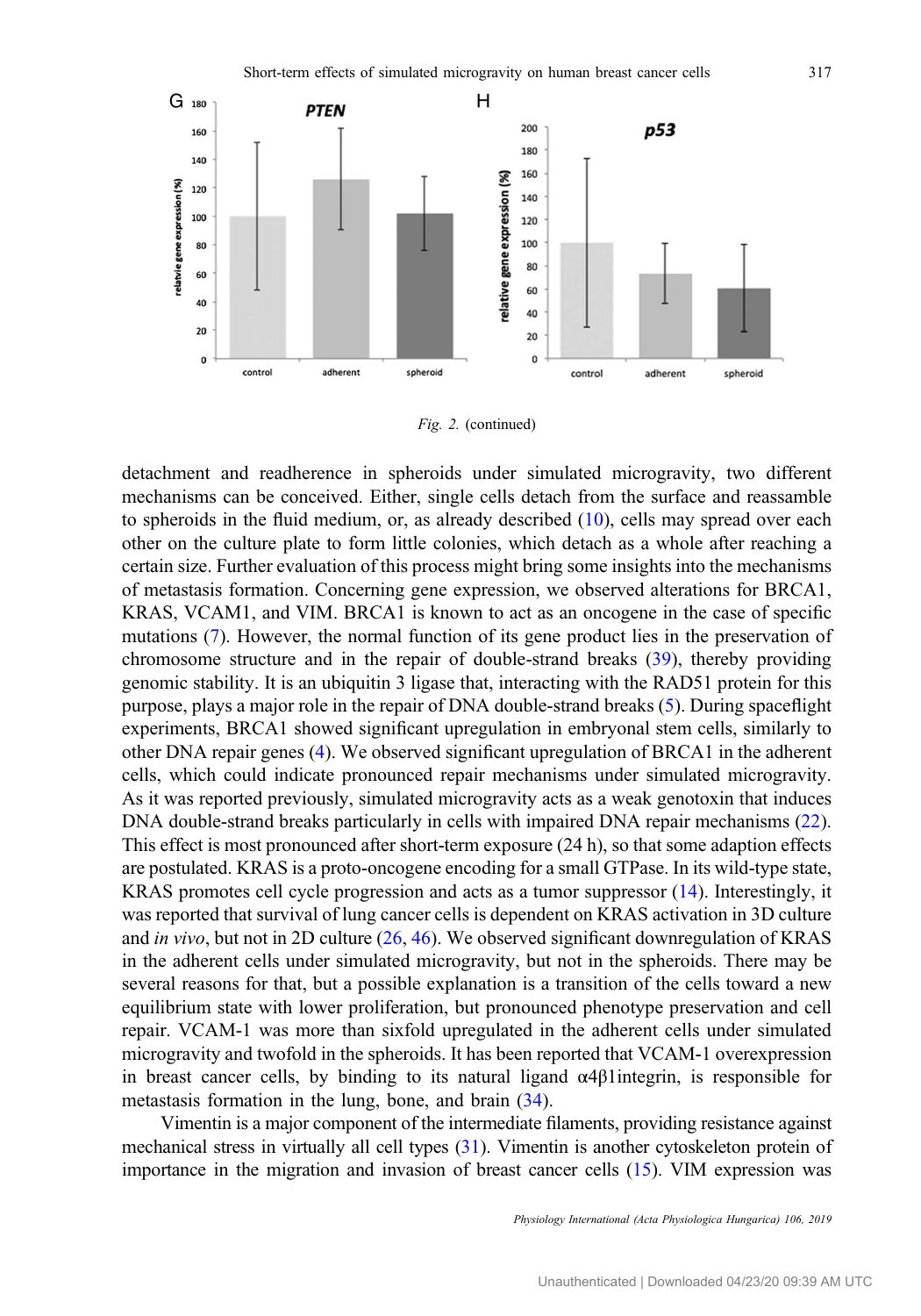downregulated under simulated microgravity after 24 h in our experiments. Several experiments in space and under simulated microgravity with various cell types have shown tremendous changes in cytoskeleton shape and arrangement [\(17](#page-9-0), [41\)](#page-10-0). The cytoskeleton is known to be sensitive to external forces [\(29](#page-10-0)), showing alignment with the direction of force. Reduction of external forces to a minimum also seems to be a stimulus for the cytoskeleton, and there are theories that the cytoskeleton serves as a kind of "gravity sensor" [\(40\)](#page-10-0), transmitting many of the effects of microgravity into inside the cell. With our panel of up- and downregulated genes, several pathway cross-talks could be conceived. For instance, transforming growth factor-beta (TGF-β) is known to bind to several transmembrane proteins (TMEMs), thereby inducing a variety of cascades which involve the genes altered under simulated microgravity in our experiments [\(32\)](#page-10-0). Both the RAS-MEK-ERK cascade and the PI3K-AKT-βcatenein cascade, which control VCAM and MMP production eventually, are triggered by TGF-β binding to TMEMs. The TMEM activation by simulated microgravity could therefore be postulated. Selective modification of this pathway induction by agents different from simulated microgravity could be useful for future therapeutics. Furthermore, the KRAS pathway is known to activate MAPK1, whose expression was not found to be upregulated in our experiments. There are several possible explanations for that, but since we performed shorttime experiments and  $MAPKI$  lies downstream of  $KRAS$  [\(30](#page-10-0)), delayed upregulation at a later time point can be conceived. In addition,  $BRCA1$  interacts with  $p53$ , which is a downstream target of the KRAS cascade [\(38](#page-10-0)). It has been reported that  $p53$  suppresses BRCA1 expression during cell stress conditions ([3\)](#page-9-0), so that upregulation of BRCA1 could be partially explained by decreased KRAS expression under simulated microgravity.

Taken together, our results discussed above may indicate some changes in invasive and metastatic behavior. We are aware that results from in vitro studies cannot be directly applied to in vivo conditions. However, invasion assays performed on melanoma cells in previous studies have shown significantly reduced invasiveness of cells grown under simulated microgravity, as well as reduced formation of metastatic colonies when implanted in an animal model later ([37](#page-10-0)). Similar findings have been reported for glioblastoma cells [\(35\)](#page-10-0). Future studies will have to show if these results also apply to different cell types, such as breast cancer cells. We also measured MAPK1 expression, as it is a downstream target of the KRAS-activated pathway ([27](#page-10-0)). Despite KRAS downregulation, we observed no change in *MAPK1* expression. To date, the exact reason for this is not fully clarified. The fact that MAPK1 lies downstream the KRAS pathway could account for some delay in MAPK1 alteration, so measurements at a later time point could show different results. Matrix metalloproteinase 13 (MMP13) has been reported to enhance tumor growth and osteolytic capacity in breast cancer [\(33](#page-10-0)). We observed no significant changes in MMP13 expression in our experimental groups, although we expect an influence of the highly increased VCAM1 gene expression on CRL-2351 cell invasiveness, which should also be reflected in MMP13 expression. However, it is possible that MMP13 expression levels could show a delayed reaction to microgravity, with VCAM adhesion first taking place before invasion, so that changes could be observed at a later time point. We will evaluate this in future studies. The PTEN product has a protein tyrosine phosphatase domain that interacts with actin filaments at focal adhesions. Therefore, PTEN suppresses tumor cell growth by antagonizing protein tyrosine kinases and regulates tumor cell invasion and metastasis through interactions at focal adhesions [\(20,](#page-9-0) [44](#page-10-0)). We therefore considered PTEN gene expression worth measuring, but found no changes under simulated microgravity. As it is known, PTEN is antagonized by TGF-β activity. We did not measure TGF-β levels in our samples, but interestingly, higher TGF-β production was reported for chondrocytes under simulated microgravity in an RPM [\(1](#page-9-0)).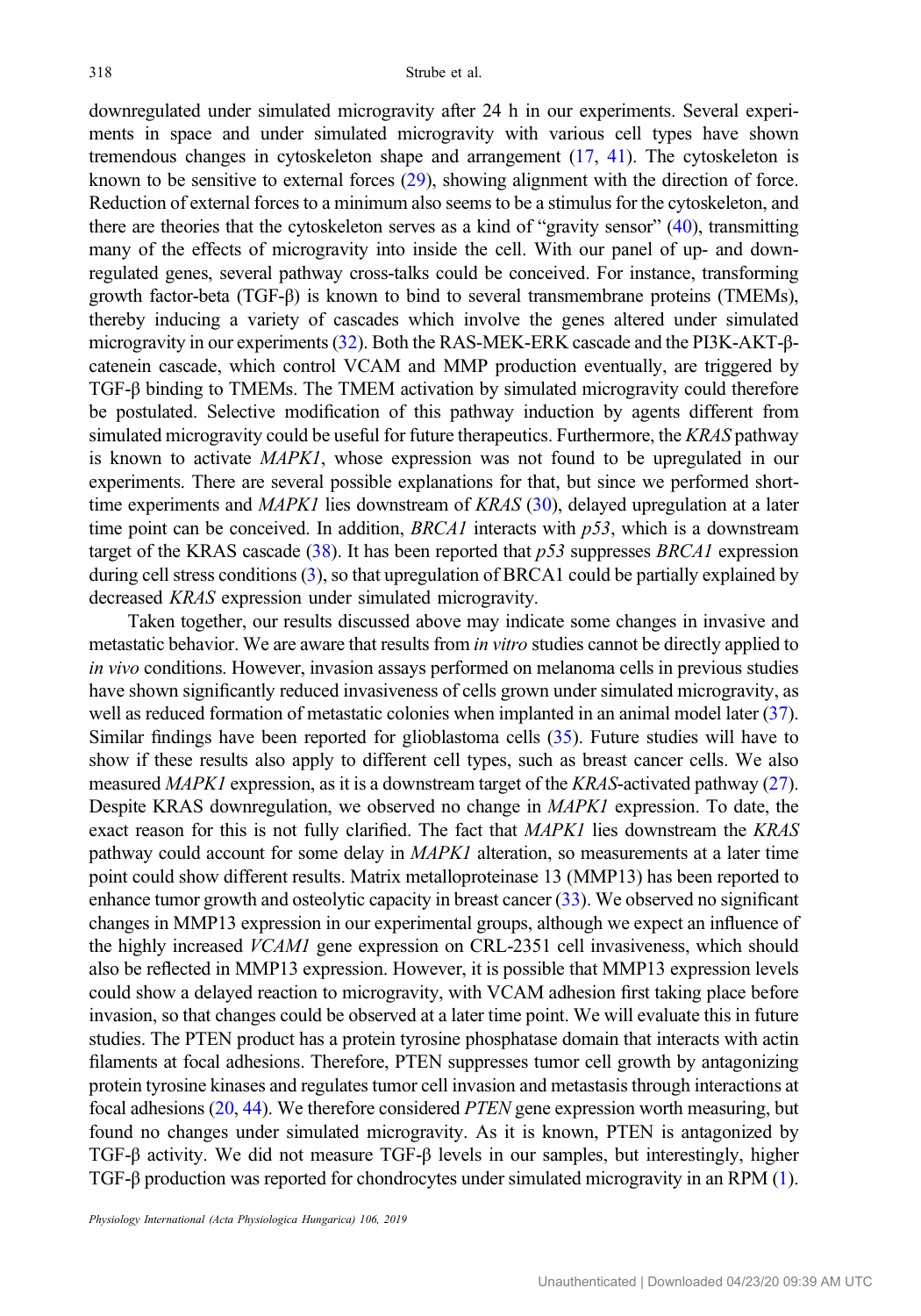RAB27A is another small GTPase playing a role in breast cancer metastasis and will be investigated in more detail in our future studies [\(12](#page-9-0)). It controls the release of exosomes, which serve long-range communication for immune escape and metastatic niche preparation. P53 is a small G-protein that serves as a tumor suppressor gene. In case of DNA damage, p53 switches off cell replication and triggers apoptosis if repair fails [\(19](#page-9-0)). In our experimental groups, no increased expression of TP53 was detected; if anything, there was a tendency toward downregulation, albeit without significance. We therefore do not assume any apoptosis-promoting effect of  $p53$  in our experiments. For this study, we concentrated on morphology and alterations in gene expression. The results from Western blot confirmation in experiments with simulated microgravity require cautious interpretation, as microgravity is known to generally decrease protein synthesis in cells [\(8\)](#page-9-0). We therefore decided to measure only gene expression changes in this study.

Taken together, we observed formation of spheroids in CRL-2351 breast cancer cells after 24 h in simulated microgravity, as it has been reported for various other cells lines cited above. Furthermore, we observed upregulation of BRCA1 and VCAM1, whereas KRAS and VIM were downregulated under simulated microgravity. These alterations are indicative of changes toward enhanced cell repair, modified adhesion properties, and phenotype preservation.

# Conclusions

Simulated microgravity induces spheroid formation in human breast cancer cells and alters gene expression toward modified adhesion properties, enhanced cell repair, and phenotype preservation after 24 h. Further insights into the underlying mechanisms could be helpful in the development of new therapies.

# Abbreviations

| BRCA <sub>1</sub> | : breast cancer antigen 1            |
|-------------------|--------------------------------------|
| cDNA              | : complementary DNA                  |
| <b>FCS</b>        | : fetal calf serum                   |
| <b>KRAS</b>       | : Kirsten ras oncogene               |
| MAPK1             | : mitogen-activated protein kinase 1 |
| MMP13             | : matrix metalloproteinase 13        |
| <b>PBS</b>        | : phosphate buffered saline          |
| <b>PCR</b>        | : polymerase chain reaction          |
| <b>PTEN</b>       | : phosphatase and tensin homolog     |
| <b>RPM</b>        | : random-positioning machine         |
| <b>TMEM</b>       | : transmembrane protein              |
| <b>TP53</b>       | : tumor protein 53                   |
| VCAM1             | : vascular cell adhesion molecule 1  |
| VIM               | : vimentin                           |

#### Acknowledgements

The authors would like to thank Markus Wehland, PhD for providing technical support with qPCR.

# Conflict of interest

The authors declare no conflict of interest.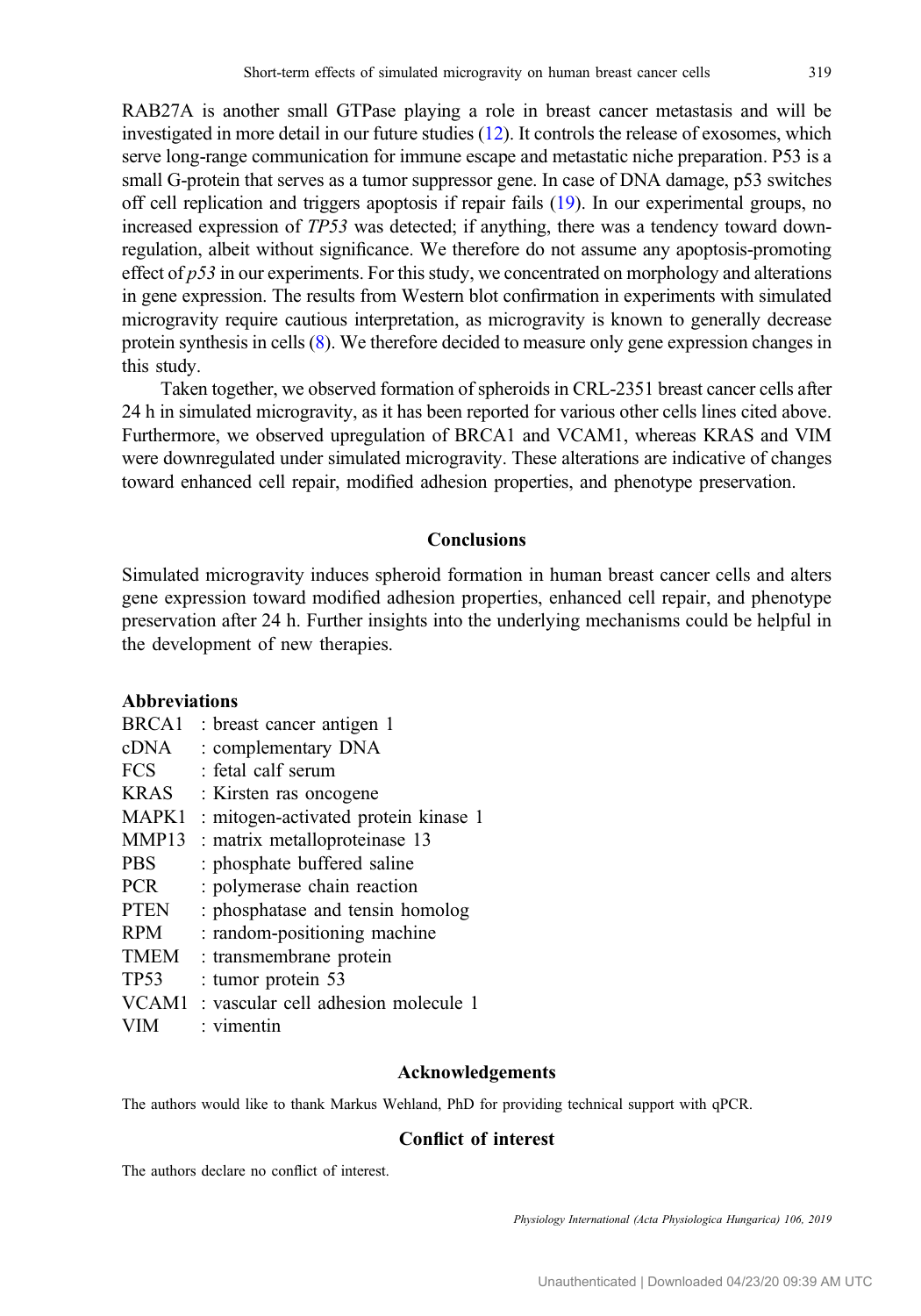#### <span id="page-9-0"></span>320 Strube et al.

#### **REFERENCES**

- 1. Aleshcheva G, Sahana J, Ma X, Hauslage J, Hemmersbach R, Egli M, Infanger M, Bauer J, Grimm D: Changes in morphology, gene expression and protein content in chondrocytes cultured on a random positioning machine. PLoS One 8, e79057 (2013)
- 2. Aleshcheva G, Wehland M, Sahana J, Bauer J, Corydon TJ, Hemmersbach R, Frett T, Egli M, Infanger M, Grosse J, Grimm D: Moderate alterations of the cytoskeleton in human chondrocytes after short-term microgravity produced by parabolic flight maneuvers could be prevented by up-regulation of BMP-2 and SOX-9. FASEB J. 29, 2303–2314 (2015)
- 3. Arizti P, Fang L, Park I, Yin Y, Solomon E, Ouchi T, Aaronson SA, Lee SW: Tumor suppressor p53 is required to modulate BRCA1 expression. Mol. Cell. Biol. 20, 7450–7459 (2000)
- 4. Blaber EA, Finkelstein H, Dvorochkin N, Sato KY, Yousuf R, Burns BP, Globus RK, Almeida EA: Microgravity reduces the differentiation and regenerative potential of embryonic stem cells. Stem Cells Dev. 24, 2605–2621 (2015)
- 5. Boulton SJ: Cellular functions of the BRCA tumour-suppressor proteins. Biochem. Soc. Trans. 34, 633–645 (2006)
- 6. Chen ZY, Guo S, Li BB, Jiang N, Li A, Yan HF, Yang HM, Zhou JL, Li CL, Cui Y: Effect of weightlessness on the 3D structure formation and physiologic function of human cancer cells. Biomed. Res. Int. 2019, 4894083 (2019)
- 7. Easton D, Ford D, Peto J: Inherited susceptibility to breast cancer. Cancer Surv. 18, 95–113 (1993)
- 8. Feger BJ, Thompson JW, Dubois LG, Kommaddi RP, Foster MW, Mishra R, Shenoy SK, Shibata Y, Kidane YH, Moseley MA, Carnell LS, Bowles DE: Microgravity induces proteomics changes involved in endoplasmic reticulum stress and mitochondrial protection. Sci. Rep. 6, 34091 (2016)
- 9. Froehlich K, Haeger JD, Heger J, Pastuschek J, Photini SM, Yan Y, Lupp A, Pfarrer C, Mrowka R, Schleussner E, Markert UR, Schmidt A: Generation of multicellular breast cancer tumor spheroids: comparison of different protocols. J. Mammary Gland Biol. Neoplasia. 21, 89–98 (2016)
- 10. Grimm D, Infanger M, Westphal K, Ulbrich C, Pietsch J, Kossmehl P, Vadrucci S, Baatout S, Flick B, Paul M, Bauer J: A delayed type of three-dimensional growth of human endothelial cells under simulated weightlessness. Tissue Eng. Part A 15, 2267–2275 (2009)
- 11. Hada M, Ikeda H, Rhone JR, Beitman AJ, Plante I, Souda H, Yoshida Y, Held KD, Fujiwara K, Saganti PB, Takahashi A: Increased chromosome aberrations in cells exposed simultaneously to simulated microgravity and radiation. Int. J. Mol. Sci. 20, 43 (2018)
- 12. Hendrix A, Hume AN: Exosome signaling in mammary gland development and cancer. Int. J. Dev. Biol. 55, 879–887 (2011)
- 13. Huang B, Liu N, Rong X, Ruan J, Huang Y: Effects of simulated microgravity and spaceflight on morphological differentiation and secondary metabolism of Streptomyces coelicolor A3(2). Appl. Microbiol. Biotechnol. 99, 4409–4422 (2015)
- 14. Jancik S, Drabek J, Radzioch D, Hajduch M: Clinical relevance of KRAS in human cancers. J. Biomed. Biotechnol. 2010, 150960 (2010)
- 15. Kokkinos MI, Wafai R, Wong MK, Newgreen DF, Thompson EW, Waltham M: Vimentin and epithelialmesenchymal transition in human breast cancer – observations in vitro and in vivo. Cells Tissues Organs. 185, 191–203 (2007)
- 16. Kopp S, Slumstrup L, Corydon TJ, Sahana J, Aleshcheva G, Islam T, Magnusson NE, Wehland M, Bauer J, Infanger M, Grimm D: Identifications of novel mechanisms in breast cancer cells involving duct-like multicellular spheroid formation after exposure to the random positioning machine. Sci. Rep. 6, 26887 (2016)
- 17. Kraus A, Luetzenberg R, Abuagela N, Hollenberg S, Infanger M: Spheroid formation and modulation of tenocytespecific gene expression under simulated microgravity. Muscles Ligaments Tendons J. 7, 411–417 (2018)
- 18. Kruger M, Melnik D, Kopp S, Buken C, Sahana J, Bauer J, Wehland M, Hemmersbach R, Corydon TJ, Infanger M, Grimm D: Fighting thyroid cancer with microgravity research. Int. J. Mol. Sci. 20, 2553 (2019)
- 19. Lane DP: Cancer. p53, guardian of the genome. Nature 358, 15–16 (1992)
- 20. Li J, Yen C, Liaw D, Podsypanina K, Bose S, Wang SI, Puc J, Miliaresis C, Rodgers L, McCombie R, Bigner SH, Giovanella BC, Ittmann M, Tycko B, Hibshoosh H, Wigler MH, Parsons R: PTEN, a putative protein tyrosine phosphatase gene mutated in human brain, breast, and prostate cancer. Science 275, 1943–1947 (1997)
- 21. Li J, Zhang S, Chen J, Du T, Wang Y, Wang Z: Modeled microgravity causes changes in the cytoskeleton and focal adhesions, and decreases in migration in malignant human MCF-7 cells. Protoplasma 238, 23–33 (2009)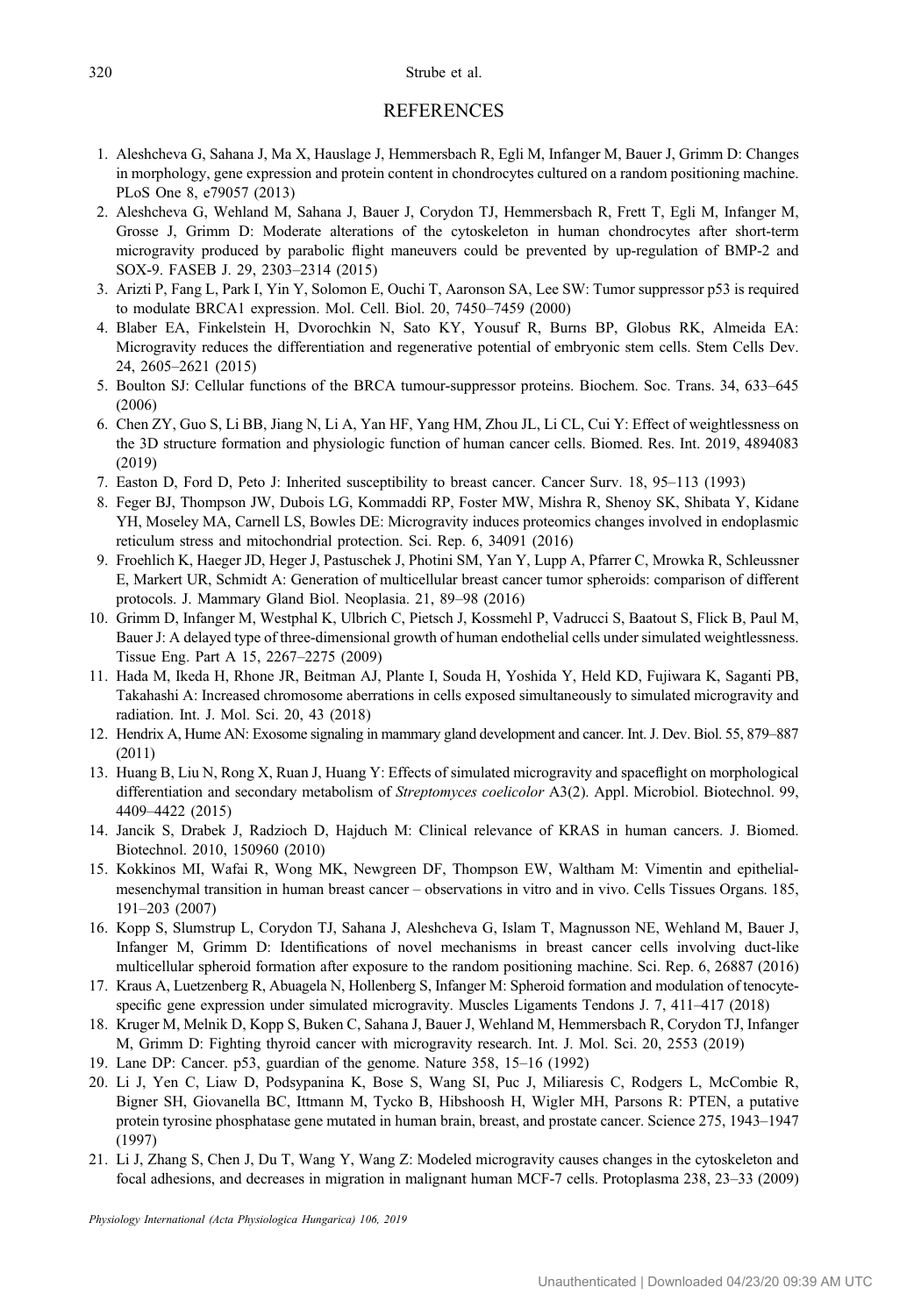- <span id="page-10-0"></span>22. Li N, An L, Hang H: Increased sensitivity of DNA damage response-deficient cells to stimulated microgravityinduced DNA lesions. PLoS One 10, e0125236 (2015)
- 23. Louis F, Deroanne C, Nusgens B, Vico L, Guignandon A: RhoGTPases as key players in mammalian cell adaptation to microgravity. Biomed. Res. Int. 2015, 747693 (2015)
- 24. Martinez EM, Yoshida MC, Candelario TL, Hughes-Fulford M: Spaceflight and simulated microgravity cause a significant reduction of key gene expression in early T-cell activation. Am. J. Physiol. Regul. Integr. Comp. Physiol. 308, R480–R488 (2015)
- 25. McCaffrey LM, Macara IG: Epithelial organization, cell polarity and tumorigenesis. Trends Cell Biol. 21, 727–735 (2011)
- 26. McCormick F: KRAS as a therapeutic target. Clin. Cancer Res. 21, 1797–1801 (2015)
- 27. Nan X, Tamguney TM, Collisson EA, Lin LJ, Pitt C, Galeas J, Lewis S, Gray JW, McCormick F, Chu S: Ras-GTP dimers activate the mitogen-activated protein kinase (MAPK) pathway. Proc. Natl. Acad. Sci. U. S. A. 112, 7996–8001 (2015)
- 28. Qian A, Zhang W, Li X, Weng Y, Tian Z, Di S, Yang P, Yin D, Hu L, Xu Z, Shang P: Simulated weightlessness alters biological characteristics of human breast cancer cell line MCF. Acta Astronaut. 63, 947–958 (2008)
- 29. Riboh J, Chong AK, Pham H, Longaker M, Jacobs C, Chang J: Optimization of flexor tendon tissue engineering with a cyclic strain bioreactor. J. Hand Surg. Am. 33, 1388–1396 (2008)
- 30. Sanchez-Vega F, Mina M, Armenia J, Chatila WK, Luna A, La KC, Dimitriadoy S, Liu DL, Kantheti HS, Saghafinia S, Chakravarty D, Daian F, Gao Q, Bailey MH, Liang WW, Foltz SM, Shmulevich I, Ding L, Heins Z, Ochoa A, Gross B, Gao J, Zhang H, Kundra R, Kandoth C, Bahceci I, Dervishi L, Dogrusoz U, Zhou W, Shen H, Laird PW, Way GP, Greene CS, Liang H, Xiao Y, Wang C, Iavarone A, Berger AH, Bivona TG, Lazar AJ, Hammer GD, Giordano T, Kwong LN, McArthur G, Huang C, Tward AD, Frederick MJ, McCormick F, Meyerson M, Cancer Genome Atlas Research N, Van Allen EM, Cherniack AD, Ciriello G, Sander C, Schultz N: Oncogenic signaling pathways in the cancer genome atlas. Cell 173, 321–37.e10 (2018)
- 31. Satelli A, Li S: Vimentin in cancer and its potential as a molecular target for cancer therapy. Cell. Mol. Life Sci. 68, 3033–3046 (2011)
- 32. Schmit K, Michiels C: TMEM proteins in cancer: a review. Front. Pharmacol. 9, 1345 (2018)
- 33. Shah M, Huang D, Blick T, Connor A, Reiter LA, Hardink JR, Lynch CC, Waltham M, Thompson EW: An MMP13-selective inhibitor delays primary tumor growth and the onset of tumor-associated osteolytic lesions in experimental models of breast cancer. PLoS One 7, e29615 (2012)
- 34. Sharma R, Sharma R, Khaket TP, Dutta C, Chakraborty B, Mukherjee TK: Breast cancer metastasis: putative therapeutic role of vascular cell adhesion molecule-1. Cell. Oncol. (Dordr.). 40, 199–208 (2017)
- 35. Shi ZX, Rao W, Wang H, Wang ND, Si JW, Zhao J, Li JC, Wang ZR: Modeled microgravity suppressed invasion and migration of human glioblastoma U87 cells through downregulating store-operated calcium entry. Biochem. Biophys. Res. Commun. 457, 378–384 (2015)
- 36. Takeda M, Magaki T, Okazaki T, Kawahara Y, Manabe T, Yuge L, Kurisu K: Effects of simulated microgravity on proliferation and chemosensitivity in malignant glioma cells. Neurosci. Lett. 463, 54–59 (2009)
- 37. Tan X, Xu A, Zhao T, Zhao Q, Zhang J, Fan C, Deng Y, Freywald A, Genth H, Xiang J: Simulated microgravity inhibits cell focal adhesions leading to reduced melanoma cell proliferation and metastasis via FAK/ RhoA-regulated mTORC1 and AMPK pathways. Sci. Rep. 8, 3769 (2018)
- 38. Taneja P, Maglic D, Kai F, Zhu S, Kendig RD, Fry EA, Inoue K: Classical and novel prognostic markers for breast cancer and their clinical significance. Clin. Med. Insights Oncol. 4, 15–34 (2010)
- 39. Venkitaraman AR: Cancer susceptibility and the functions of BRCA1 and BRCA2. Cell 108, 171–182 (2002)
- 40. Vorselen D, Roos WH, MacKintosh FC, Wuite GJ, van Loon JJ: The role of the cytoskeleton in sensing changes in gravity by nonspecialized cells. FASEB J. 28, 536–547 (2014)
- 41. Warnke E, Pietsch J, Wehland M, Bauer J, Infanger M, Gorog M, Hemmersbach R, Braun M, Ma X, Sahana J, Grimm D: Spheroid formation of human thyroid cancer cells under simulated microgravity: a possible role of CTGF and CAV1. Cell Commun. Signal. 12, 32 (2014)
- 42. Weigelt B, Ghajar CM, Bissell MJ: The need for complex 3D culture models to unravel novel pathways and identify accurate biomarkers in breast cancer. Adv. Drug Deliv. Rev. 69–70, 42–51 (2014)
- 43. Wuest SL, Richard S, Kopp S, Grimm D, Egli M: Simulated microgravity: critical review on the use of random positioning machines for mammalian cell culture. Biomed. Res. Int. 2015, 971474 (2015)
- 44. Yin Y, Shen WH: PTEN: a new guardian of the genome. Oncogene 27, 5443–5453 (2008)